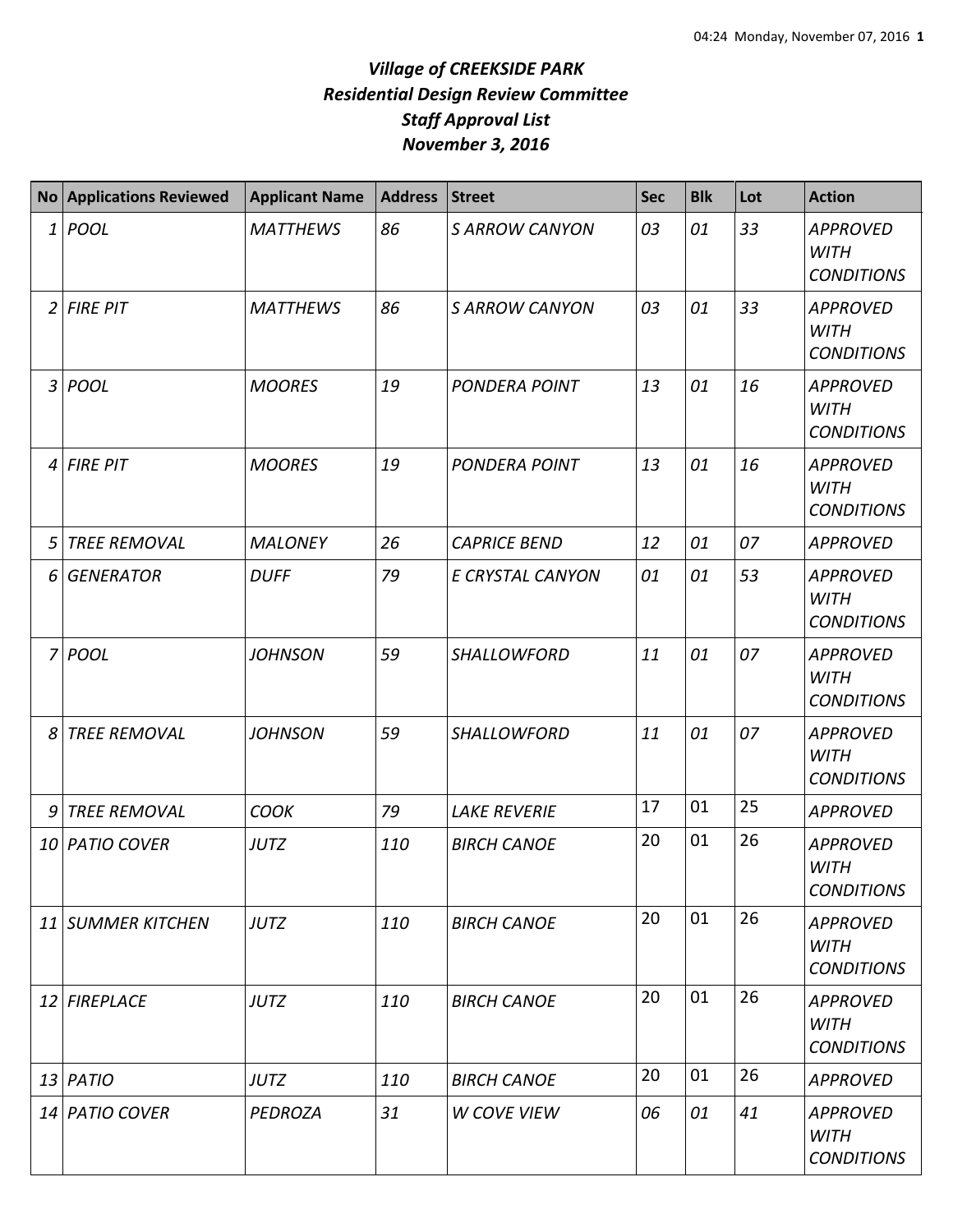## *Village of CREEKSIDE PARK Residential Design Review Committee Staff Approval List November 3, 2016*

| <b>No</b>       | <b>Applications Reviewed</b> | <b>Applicant Name</b> | <b>Address</b> | <b>Street</b>         | <b>Sec</b> | <b>Blk</b> | Lot | <b>Action</b>                                       |
|-----------------|------------------------------|-----------------------|----------------|-----------------------|------------|------------|-----|-----------------------------------------------------|
| 15 <sub>l</sub> | <b>SUMMER KITCHEN</b>        | <b>PEDROZA</b>        | 31             | <b>W COVE VIEW</b>    | 06         | 01         | 41  | <b>APPROVED</b><br><b>WITH</b><br><b>CONDITIONS</b> |
|                 | 16 <i>POOL</i>               | <b>MERLO</b>          | 66             | <b>BUCK TRAIL</b>     | 04         | 03         | 67  | <b>APPROVED</b><br><b>WITH</b><br><b>CONDITIONS</b> |
| 17              | <b>TREE REMOVAL</b>          | WESTALL               | 54             | <b>SHALLOWFORD</b>    | 11         | 01         | 14  | <b>APPROVED</b><br><b>WITH</b><br><b>CONDITIONS</b> |
| 18              | POOL                         | <b>MESTERS</b>        | 18             | <b>ARGOSY BEND</b>    | 21         | 01         | 23  | <b>APPROVED</b><br><b>WITH</b><br><b>CONDITIONS</b> |
| 19              | <b>FENCE STAIN</b>           | <b>BLIZZARD</b>       | 30             | <b>JONQUIL</b>        | 25         | 01         | 37  | <b>APPROVED</b>                                     |
| 20              | <b>PLAY STRUCTURE</b>        | <b>BLIZZARD</b>       | 30             | <b>JONQUIL</b>        | 25         | 01         | 37  | <b>APPROVED</b>                                     |
| 21              | <b>GENERATOR</b>             | <b>GIESSINGER</b>     | 30             | <b>SAGE SPARROW</b>   | 11         | 04         | 06  | <b>APPROVED</b><br><b>WITH</b><br><b>CONDITIONS</b> |
| 22              | <b>GENERATOR</b>             | <b>BUCHANAN</b>       | 70             | <b>SAGE SPARROW</b>   | 11         | 04         | 17  | <b>APPROVED</b><br><b>WITH</b><br><b>CONDITIONS</b> |
| 23              | <b>FENCE</b>                 | <b>DICHARRY</b>       | 46             | <b>JASPERS</b>        | 27         | 01         | 13  | <b>APPROVED</b>                                     |
| 24              | <b>PLAY STRUCTURE</b>        | <b>GUTIERREZ</b>      | $\overline{2}$ | <b>BEACONS LIGHT</b>  | 19         | 01         | 33  | <b>APPROVED</b>                                     |
| 25              | <b>PATIO COVER</b>           | <b>HEREN</b>          | 11             | <b>PRAIRIE FALCON</b> | 12         | 01         | 30  | <b>APPROVED</b><br><b>WITH</b><br><b>CONDITIONS</b> |
|                 | <b>26 SUMMER KITCHEN</b>     | <b>HEREN</b>          | 11             | <b>PRAIRIE FALCON</b> | 12         | 01         | 30  | <b>APPROVED</b><br><b>WITH</b><br><b>CONDITIONS</b> |
|                 | $27$ ROOF                    | <b>RODRIGUEZ</b>      | 23             | <b>SAWBRIDGE</b>      | 29         | 02         | 04  | <b>APPROVED</b><br><b>WITH</b><br><b>CONDITIONS</b> |
| 28              | <b>COLOR</b>                 | <b>HUBBARD</b>        | 34             | <b>MOHAWK PATH</b>    | 06         | 02         | 01  | <b>APPROVED</b>                                     |
| 29              | PAVING                       | <b>RIVARA</b>         | 47             | <b>LUFBERRY</b>       | 12         | 01         | 30  | <b>APPROVED</b>                                     |
| 30              | <b>TREE REMOVAL</b>          | <b>VITO</b>           | 11             | <b>INDIGO BUNTING</b> | 13         | 01         | 47  | <b>APPROVED</b><br><b>WITH</b><br><b>CONDITIONS</b> |